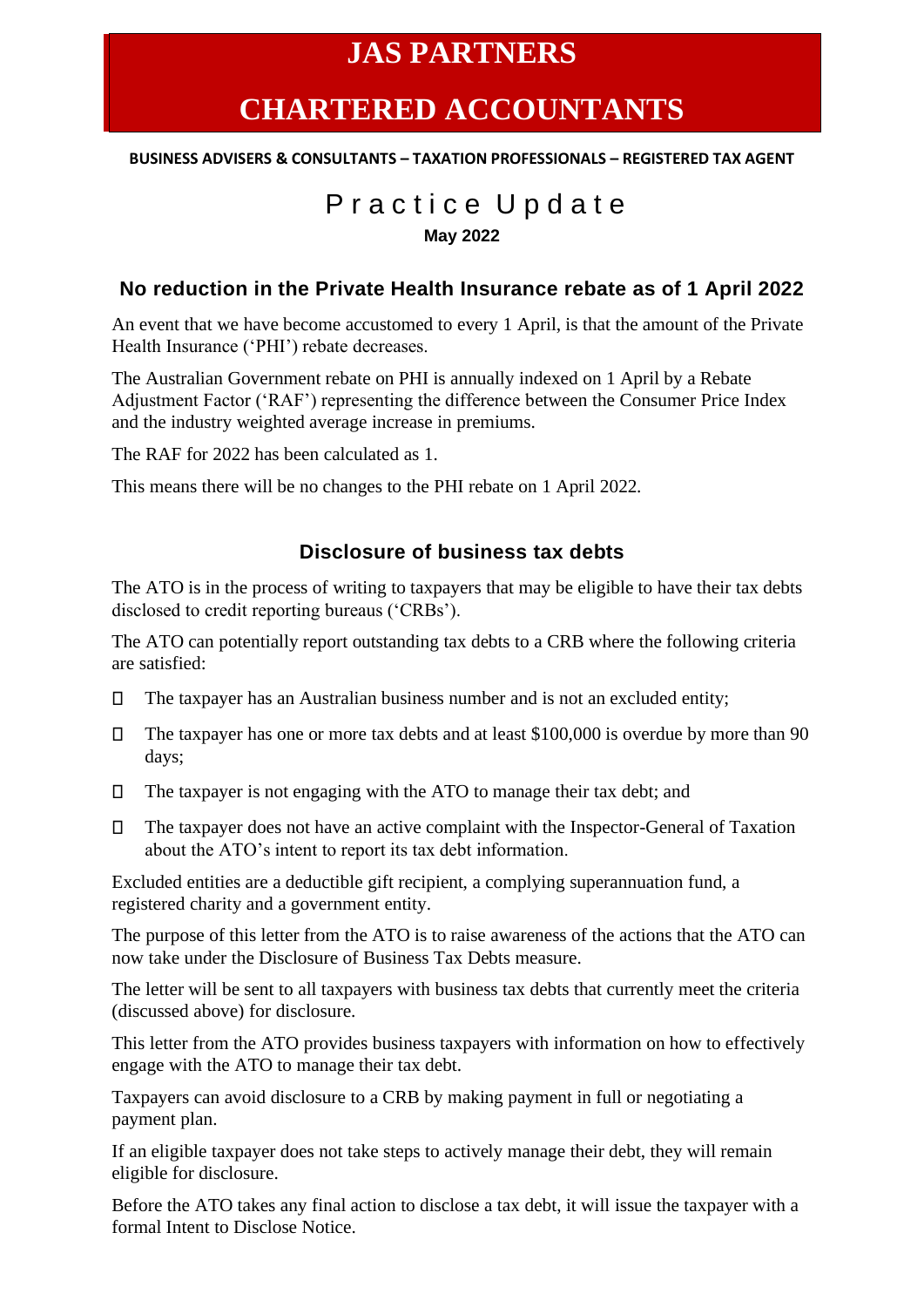If a taxpayer receives an Intent Notice, asking them to 'Act now or your tax debt will be reported to credit reporting bureaus', the taxpayer or their tax agent must contact the ATO within 28 days of receiving the notice to avoid the debt being reported.

It is crucial for taxpayers to engage with the ATO early before their debts become unmanageable.

### **High Court rejects attempt to disclaim interest in trust distribution**

The High Court has rejected a taxpayer's attempt to disclaim an interest in trust income that arose as a result of a default beneficiary clause being triggered.

#### **Facts**

The taxpayer, Ms Natalie Carter, was one of five default beneficiaries of the Whitby Trust, a discretionary trust.

For the 2014 income year the trustee had failed to appoint or accumulate any of the income of the Trust.

The Trust Deed contained a default beneficiary clause, nominating Ms Carter and four other beneficiaries, as the default beneficiaries, in the event that the trustee had failed to allocate trust income for the benefit of beneficiaries by 30 June of a particular year.

The ATO issued each of Ms Carter and the four other default beneficiaries with an assessment for one-fifth of the income of the Whitby Trust for the 2014 income year on October 2015.

This was done on the basis that they were "presently entitled" to that income within the meaning of S.97(1) of the *Income Tax Assessment Act 1936*.

An initial unsuccessful attempt was made by the default beneficiaries to disclaim their entitlement to default distributions in November 2015.

A further attempt by the default beneficiaries to disclaim their interest in trust income for the 2014 income year was made in September 2016 in what was referred to as the "Third Disclaimers".

The Administrative Appeals Tribunal held that the Third Disclaimers were ineffective whereas the Full Federal Court found in the taxpayers' favour that they were effective.

The High Court was then asked to consider the legal status of the Third Disclaimers.

#### **Decision**

It was the unanimous decision of the High Court that the Third Disclaimers were ineffective.

The High Court carefully analysed the words of S.97(1).

In particular, the phrase "is presently entitled to a share of the income of the trust estate" in S.97(1) is expressed in the present tense.

The plurality found that expression "is directed to the position existing immediately before the end of the income year for the stated purpose of identifying the beneficiaries who are to be assessed with the income of the trust – namely, those beneficiaries of the trust who, as well as having an interest in the income of the trust which is vested both in interest and in possession, have a present legal right to demand and receive payment of the income."

The High Court took the view that the question of the "present entitlement" of a beneficiary to income of a trust must be tested and examined "at the close of the taxation year", not some reasonable period of time after the end of the taxation year.

Accordingly, Ms Carter and the other four beneficiaries had been appropriately assessed by the ATO under S.97(1) given their status as default beneficiaries under the Trust Deed.

For the sake of completeness, the High Court also rejected the taxpayers' argument that a beneficiary of a discretionary trust, with reference to events that may occur in a "reasonable period" after the end of an income year, can trigger an event that would disentitle the beneficiary to a distribution.